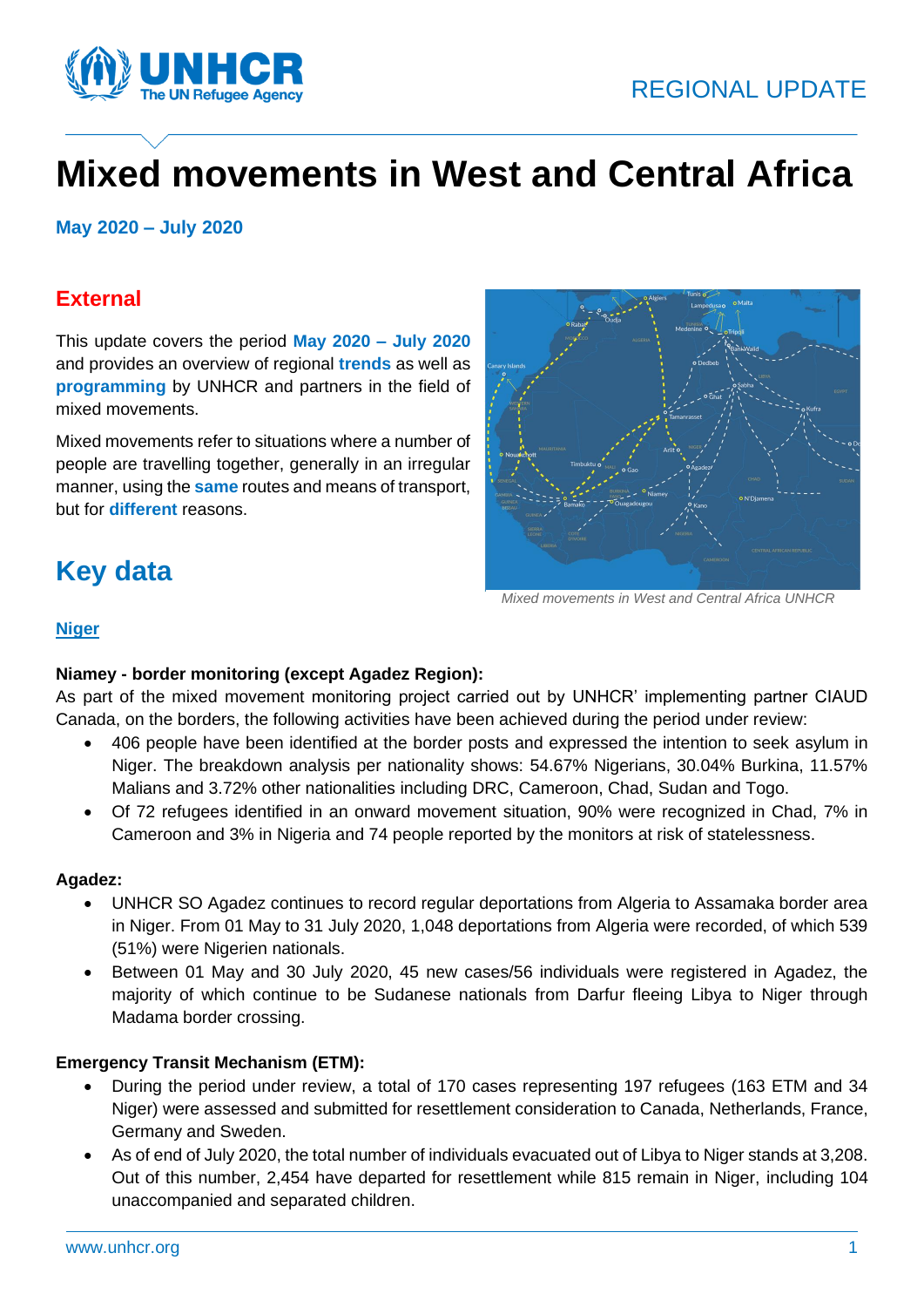#### **Mali**

- 857 persons were identified by the partner CIAUD-Canada at the ports of entry and border crossings in Bamako, Ségou, Mopti, Timbuktu, Gao, Ménaka and Kidal in the context of border monitoring and identification of persons in mixed movements. Among them, 709 persons were identified in outgoing flows and 148 in incoming flows, including 20 expelled from Algeria and 92 voluntary returnees from Algeria. They come from Mali, Guinea Conakry, Burkina Faso and Nigeria. From mixed flows,37 unaccompanied/separated children were referred to the National Directorate for
- the Promotion of the Child and the Family. • In May, five persons of Guinean nationality, including an unaccompanied child, were identified in Timbuktu and referred to Bamako because assessment shows that they are in need of international protection. The National Commission for Refugees (CNCR) following individual interview and assessment concluded that they meet the criteria for refugee status.
- In June, a family of 09 potential Nigerian asylum seekers was identified in Mopti and assisted by the partner CIAUD-Canada with dignity kits. RSD interviews concluded that they were Malian nationals from the Ménaka Region.

#### **Burkina Faso**

• 517 migrants have been identified during profiling activities, including 413 from Burkina Faso, 41 from Mali, 13 from Nigeria, 11 from Côte d'Ivoire, 32 from Niger, 5 from Togo, 1 from Senegal and 1 from Liberia. Of the Burkinabe, 57 were IDPs.

#### **Chad**

- During the period under review, the Red Cross, interviewed 2,470 people on mixed movements throughout the country, including 29 refugees and 46 asylum seekers;
- Since 1 January 2020, data has been collected from 7,213 persons on mixed movements in Chad, including 204 refugees and 147 asylum-seekers;
- 624 migrants, including 575 Chadian nationals and 49 persons of other nationalities expelled from Libya, were received at the Ounianga transit site in the Border Province of Ennedi Ouest. Six persons of Chadian nationality reportedly died of thirst as a result of a breakdown in the truck that was transporting them into the desert.

#### **Algeria**

• During June, over 500 persons were expelled to the border with Niger, the majority (68%) were from Niger. UNHCR continued to monitor through its emergency line available 24h/7 days and advocate with the authorities for any persons of concern affected.

#### **Nigeria**

- In the reporting period, a total of 394 households of  $1,304$  refugee/returnees<sup>1</sup> arrived from Cameroon through Banki and Pulka, from Niger through Damasak, and from Chad through Gamboru-Ngala.
- No cases of refoulement were reported but 3% of the population interviewed reported incidents of extortion

*<sup>1</sup> UNHCR Refugee Returnees registered at the entry points by the Nigerian Immigration Services in May and June 2020*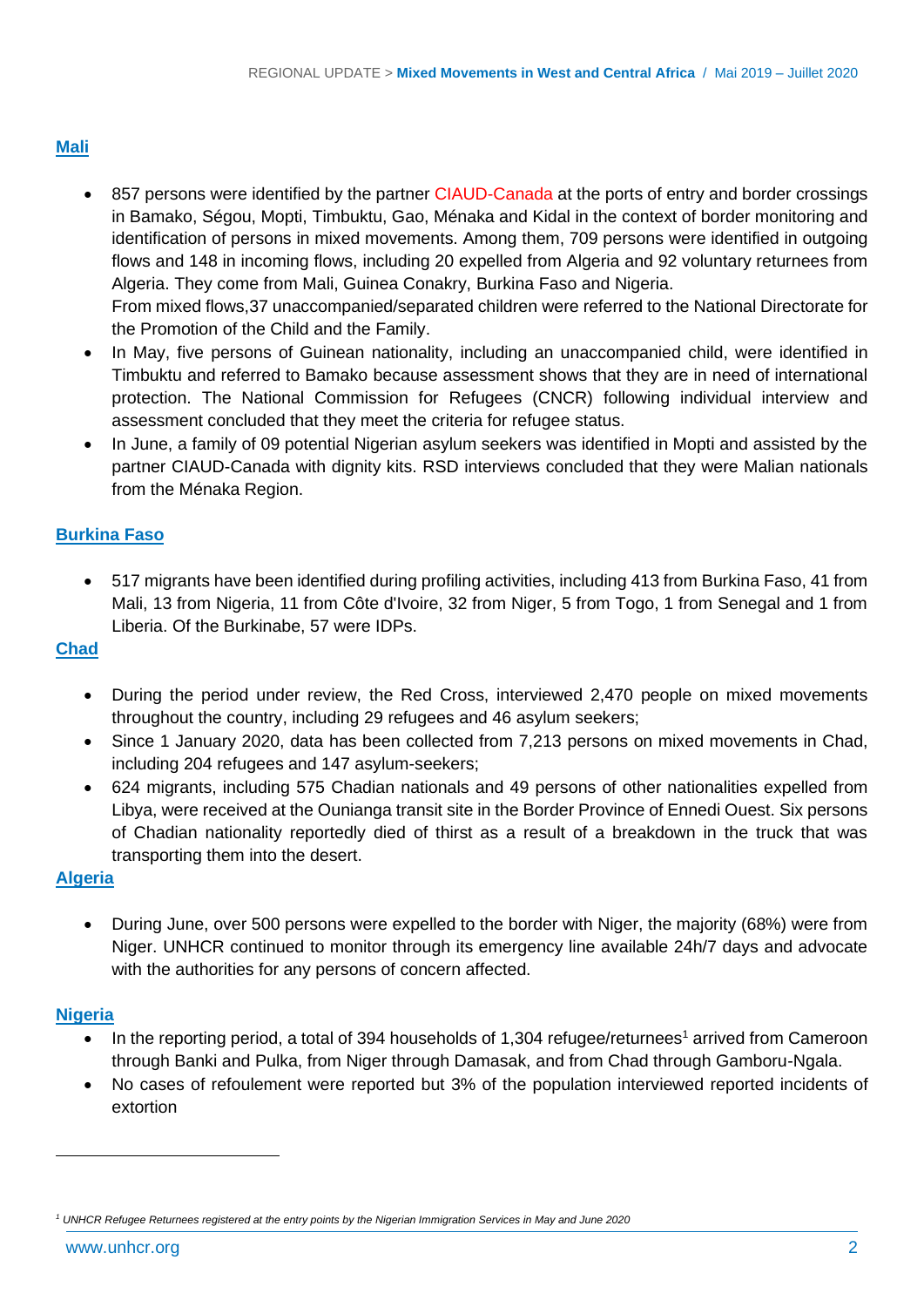• During routine border monitoring and advocacy on access to territory in Benue and Taraba, UNHCR border monitors visited over 150 refugee communities at the border with Cameroon.

#### **Senegal**

• 66 new asylum applications (48 men and 18 women, mostly Central Africans) were registered by the National Eligibility Commission.

#### **Central African Republic (CAR)**

• As of 30 June 2020, the Central African Republic (CAR) had registered 8,952 refugees and asylumseekers, compared to 6,951 refugees in May, an increase of 22 per cent in the total number. This increase is explained by the arrival of new refugees from the DRC between May and June 2020, numbering 1,995, settled in the sub-prefecture of Kouango, in the Ouaka prefecture.

### **COVID-19**

#### **Niger**

Regarding access to territory, the restriction on movement, the isolation of the capital city Niamey from other regions and the closure of international traffic and land borders as well as the compulsory self-quarantine for travelers throughout the country has heavily impacted refugees and asylum seekers in mixed movement flows.

Nevertheless, these restrictions did not hinder the ability of UNHCR and its implementing partners to deliver key activities, particularly protection case management and protection response, respecting social distancing without mass gathering.

#### **Agadez region**

Awareness-raising continues at the level of the various reception sites on COVID-19 prevention, and the limitations placed by the authorities on travel, in particular to Arlit.

UNHCR Agadez continued its support to the authorities in the context of strengthening human resources at the Integrated Health Center in the Toudou district of Agadez through the APBE partner. A team made-up of a doctor and 3 nurses is present to strengthen the medical team for normal health care management as well as issues related to COVID-19.

#### **Mali**

Although Mali's borders are officially closed, the cross-border movement has continued at unofficial entry points. The identification of persons in mixed movements as well as awareness sessions for people on the move on "COVID -19 pandemic prevention and control methods" have also continued.

The strengthening of border monitoring and communication mechanisms between the UNHCR offices in Mali, Mauritania, Burkina and Niger was discussed during the three cross- *A medical team holding an awareness session on hygiene and* 



*COVID-19*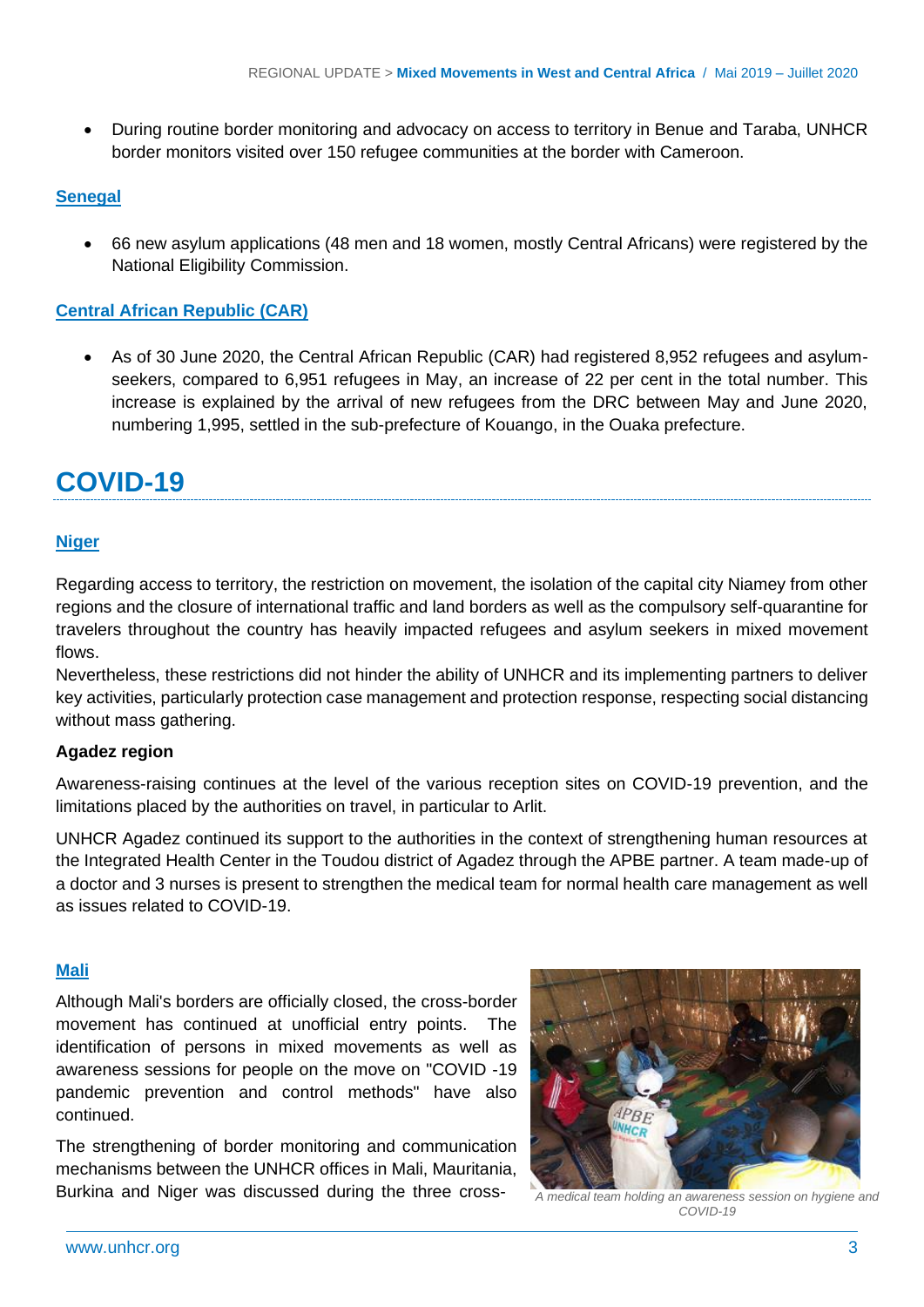border meetings held in the second half of July. Some cases of movements of refugees/returnees temporarily blocked at the border with Mauritania were reported.

#### **Burkina Faso**

In the framework of sensitizing the population on the issue of protection and prevention of risks related to Covid 19, 32 educational talks were held during the period under review by the community networks. These educational talks reached 1,532 people during the month: 732 men, 217 women, 150 girls and 433 boys.

During the period under review, the Government of Burkina Faso has eased some of the barriers such as the lifting of quarantine and the resumption of inter-city transport since May 5. It should be noted, however, that land and air borders remained closed.

#### **Chad**

The measures taken by the Government of Chad to combat the spread of the coronavirus have had a negative impact on access to territory and asylum for persons in mixed movements. These measures include the closure of air and land borders and restrictions on inter-city travel for several months.

#### **Nigeria**

In Edo State, Telling the Real Story (TRS) project in Nigeria adapted its messaging to join other actors to promote risk communication and community engagement (RCCE) on the COVID-19 pandemic. The project collaborated with Great Esan Returnee Association (GERA) to produce a pidgin drama on stigmatization of suspected persons in local settings such as a barbershop, and further explained modalities to prevent contracting the disease. The group also produced a second short information skit in Esan and Bini languages, translated from prevention messages shared by the Nigeria Centre for Disease Control (NCDC)<sup>2</sup>. In July, the audio file of the video was aired on KU FM Benin radio for 21 days and Independent TV (ITV) Benin aired the drama for 10 days.

On a positive note, the Borno State Judiciary granted courts "to recommence in Bama, Monguno, Dikwa and Damasak. In the same vein, the sitting of the 2 mobile courts located in Bakasi and Gubio Road IDP Camps was extended to twice a week, in line with both camp and health regulations. Similar extensions have been granted to other courts<sup>3</sup> in addition to virtual court sittings, as a COVID-19 prevention measure. As part of the government's measures to curb the spread of COVID-19, correctional institutions were ordered to release inmates to decongest the detention facilities.

In the South, UNHCR completed the renovation of a six-bed isolation and treatment facility at the General Hospital Ogoja, Cross River State (CRS). A 30-bed capacity children's ward is also being rehabilitated to meet the infection control requirements for spill over COVID-19 care. Knapsack sprayers were provided to the Ogoja isolation centre to improve infection control. Meanwhile, two quarantine centres for new refugee arrivals have been completed in Adagom and Ikyogen settlements in CRS and Benue, as part of the COVID-19 preventive measures.

*3 ibid*

*<sup>2</sup> <https://covid19.ncdc.gov.ng/>*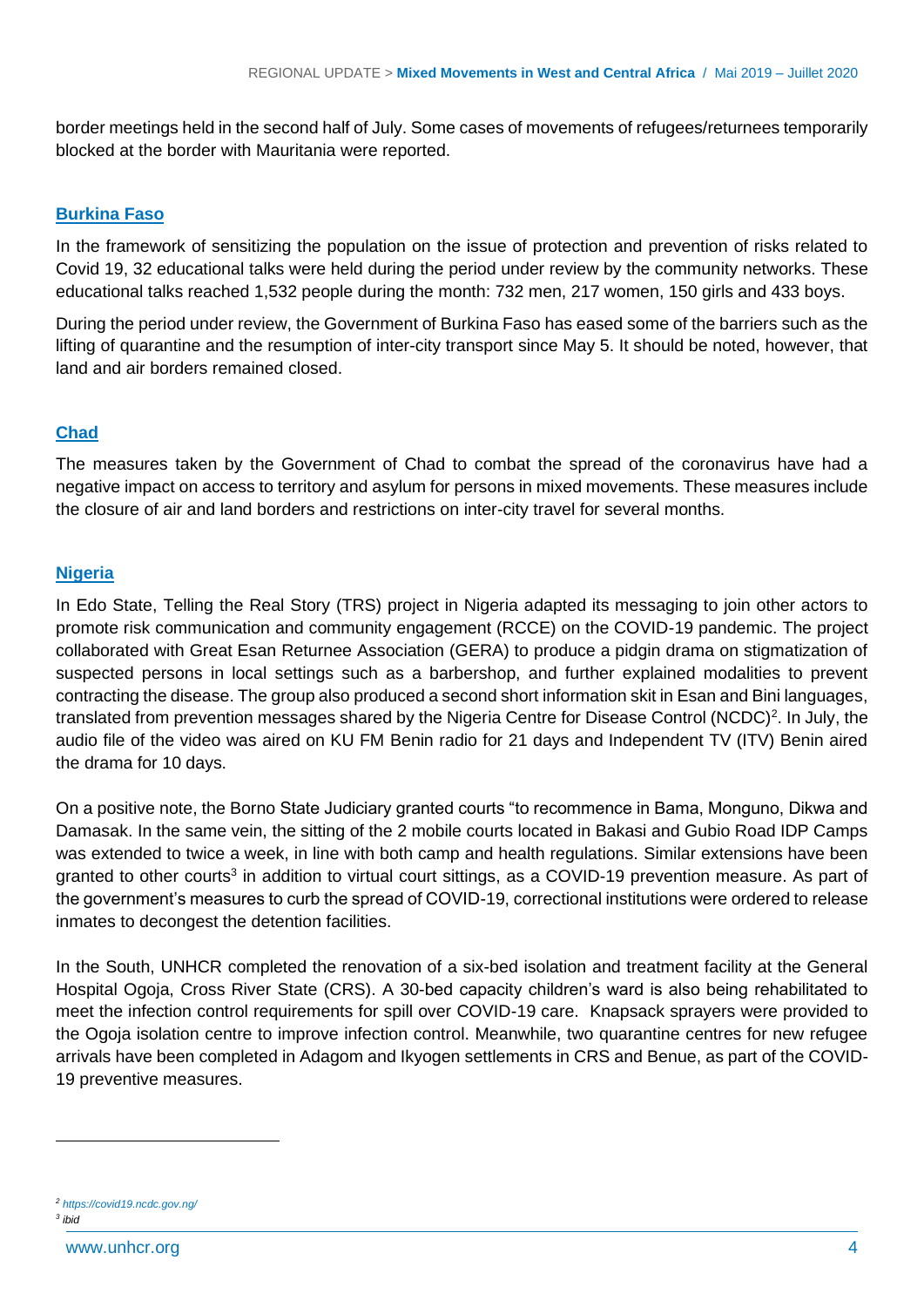#### **Gambia**

The closure of borders and the limitation of commercial activities due to COVID-19 has negatively impacted the lives of the refugee population and other persons of concern, especially those engaged in petty trade. During the reporting period (May-July 2020), Gambia Food & Nutrition Association provided assistance in the form of cash vouchers to 25 refugees.

### **Activities**

#### **Niger**

- Organisation from 13 to 14 July 2020 of a workshop, co-facilitated by UNHCR and Government on capacity building to 40 officials from the Directorate General of Civil Status, Migration and Refugees (DGDEC-MR) on international protection in the context of mixed movements. The audience was composed of officials of the State Entity, at central and decentralised level in order to facilitate the identification and response to individuals identified at borders in the context of mixed movements that could fall under UNHCR mandate.
- A second workshop on International Protection co-facilitated both by UNHCR and Government at Maradi from 22 to 23 of July 2020, benefited thirty-five (35) border police officials and Regional Directorate of Civil Status, Migration and Refugees (DREC-MR). It was an opportunity to address issues related to the referral of persons of concern to UNHCR, identified in mixed movements and to strengthen border monitoring.
- Beside the workshop which was held in Maradi from 22 to 23 of July 2020, UNHCR officially handed over to the government four renovated and equipped buildings of the "Compagnie Mobile de Contrôle des Frontières" (CMCF), a Government entity that works closely with UNHCR on mixed movements programme.

#### **Mali**

- Broadcasting of 11 radio programs targeting women and youth on the risks of irregular migration.
- Organization of 58 awareness-raising sessions which reached 2134 people on the move on various themes including the risks of irregular migration, asylum procedures, barrier gestures against covid 19 etc.
- Organization of 5 capacity building sessions for members of the Local Community Protection Committees (LCPCs), monitors, protection assistants and Defense and Security Forces in



Mopti, Timbuktu and Gao by the partner CIAUD-Canada on different themes.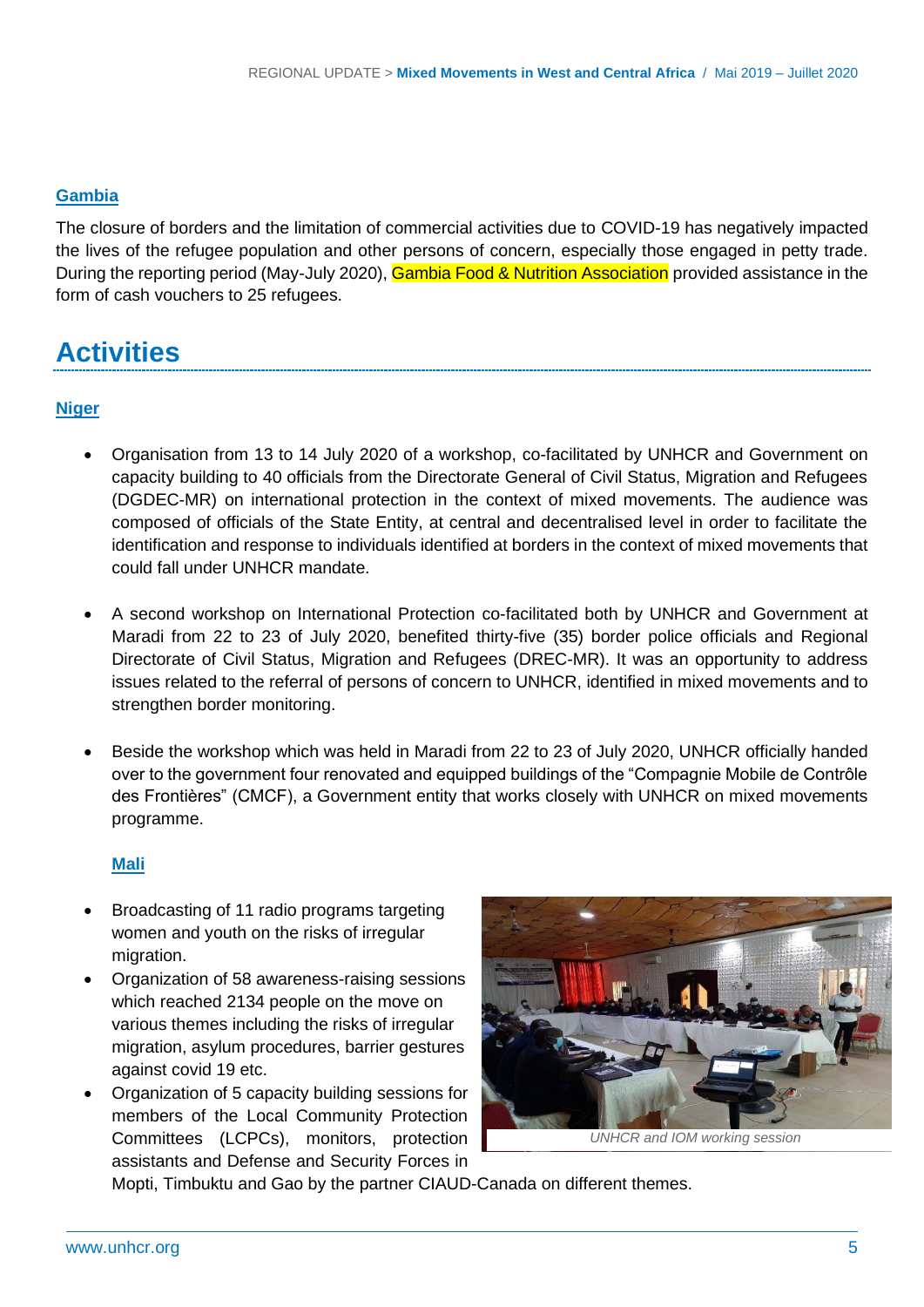#### **Chad**



*Discussions between a CRT agent and evictees at the Ounianga site in July*

In the framework of protection monitoring and mixed migration (MM) data collection, the Chadian Red Cross community workers interviewed 2,470 people in mixed movements at the 74 main entry and exit sites throughout the country. 58% of the persons questioned were of Chadian nationality and 42% of various nationalities from sub-Saharan Africa. 43% of respondents want to go to Libya.

• Registration of 650 people on secondary movements between Chad and

CAR in the southern zone by Chadian Red Cross protection monitors, while the borders between the two countries are officially closed.

• Red Cross assessment mission of the situation of persons expelled from Libya (321 persons in May and 126 in July).

#### **Senegal**



*Joint assessment mission to the St. Louis Entry Points: UNHCR, IOM and WHO Representatives*

Two joint missions were conducted by WHO, IOM and UNHCR in the Saint-Louis and Ziguinchor regions in collaboration with the medical staff as part of the support to the Government in the epidemiological surveillance of the borders,

Screening of 87 trafficked persons to assess their protection needs. They have been referred to IOM after assessment to establish if they are of concern to UNHCR with international protection need.

**Central African Republic**

• UNHCR has undertaken a joint mission with government

partners in CAR to assess the situation in the village of Toko Kota where 3,000 refugees from DRC have arrived

### **Forthcoming**

#### **Niger**

#### **Agadez Region:**

• Relocation of recognized refugees to Niamey.